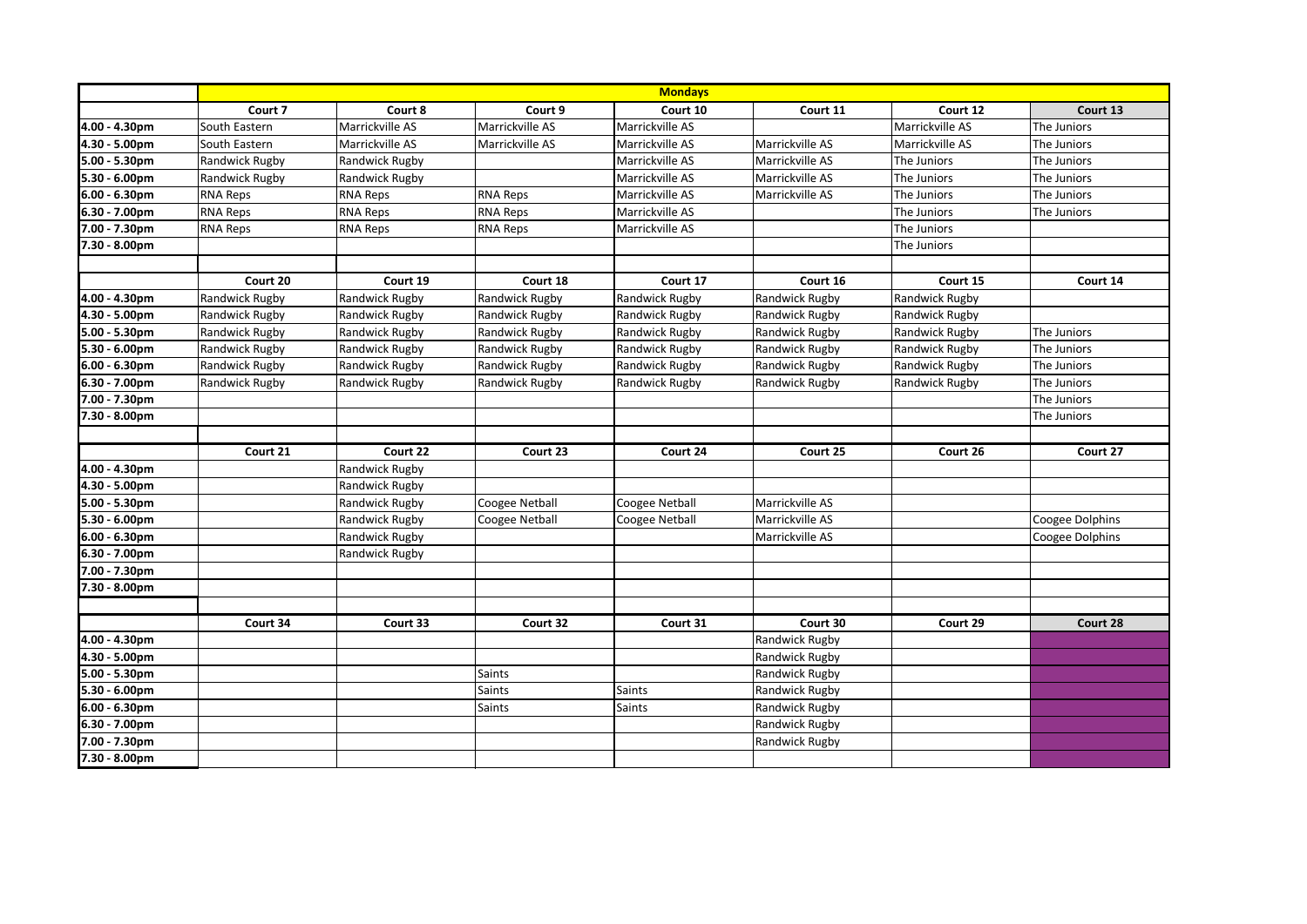|                  | <b>Tuesdays</b>          |                            |                            |                            |                      |                       |                      |  |
|------------------|--------------------------|----------------------------|----------------------------|----------------------------|----------------------|-----------------------|----------------------|--|
|                  | Court 7                  | Court 8                    | Court 9                    | Court 10                   | Court 11             | Court 12              | Court 13             |  |
| 4.00 - 4.30pm    |                          |                            |                            |                            | <b>St Catherines</b> | <b>St Catherines</b>  | <b>St Catherines</b> |  |
| 4.30 - 5.00pm    |                          |                            |                            |                            | <b>St Catherines</b> | <b>St Catherines</b>  | <b>St Catherines</b> |  |
| 5.00 - 5.30pm    | <b>RNA Reps</b>          | <b>RNA Reps</b>            | <b>RNA Reps</b>            | <b>RNA Reps</b>            | <b>St Catherines</b> | <b>St Catherines</b>  | <b>St Catherines</b> |  |
| 5.30 - 6.00pm    | <b>RNA Reps</b>          | <b>RNA Reps</b>            | <b>RNA Reps</b>            | <b>RNA Reps</b>            | <b>St Catherines</b> | <b>St Catherines</b>  | <b>St Catherines</b> |  |
| 6.00 - 6.30pm    | <b>RNA Reps</b>          | <b>RNA Reps</b>            | <b>RNA Reps</b>            | <b>RNA Reps</b>            | Marrickville AS      |                       |                      |  |
| 6.30 - 7.00pm    | <b>RNA Reps</b>          | <b>RNA Reps</b>            | <b>RNA Reps</b>            | <b>RNA Reps</b>            | Marrickville AS      |                       |                      |  |
| 7.00 - 7.30pm    |                          |                            |                            |                            |                      |                       |                      |  |
| 7.30 - 8.00pm    |                          |                            |                            |                            |                      |                       |                      |  |
|                  |                          |                            |                            |                            |                      |                       |                      |  |
|                  | Court 20                 | Court 19                   | Court 18                   | Court 17                   | Court 16             | Court 15              | Court 14             |  |
| 4.00 - 4.30pm    | <b>St Catherines</b>     |                            |                            | <b>Saints</b>              | Double Bay Diamonds  | Randwick Rugby        | Randwick Rugby       |  |
| 4.30 - 5.00pm    | <b>St Catherines</b>     |                            |                            | <b>Saints</b>              | Double Bay Diamonds  | Randwick Rugby        | Randwick Rugby       |  |
| $5.00 - 5.30pm$  | <b>St Catherines</b>     | <b>RNA Reps</b>            | <b>RNA Reps</b>            | <b>RNA Reps</b>            | Double Bay Diamonds  | Randwick Rugby        | Randwick Rugby       |  |
| 5.30 - 6.00pm    | <b>St Catherines</b>     | <b>RNA Reps</b>            | <b>RNA Reps</b>            | <b>RNA Reps</b>            | Marrickville AS      | <b>Randwick Rugby</b> | Randwick Rugby       |  |
| $6.00 - 6.30$ pm | Double bay Diamonds      | <b>RNA Reps</b>            | <b>RNA Reps</b>            | <b>RNA Reps</b>            | Marrickville AS      | Randwick Rugby        | Randwick Rugby       |  |
| 6.30 - 7.00pm    | Double bay Diamonds      | <b>RNA Reps</b>            | <b>RNA Reps</b>            | <b>RNA Reps</b>            | Marrickville AS      | <b>Randwick Rugby</b> | Randwick Rugby       |  |
| 7.00 - 7.30pm    | Double bay Diamonds      |                            |                            |                            |                      | Randwick Rugby        | Randwick Rugby       |  |
| 7.30 - 8.00pm    | Double bay Diamonds      |                            |                            |                            |                      | Randwick Rugby        | Randwick Rugby       |  |
|                  |                          |                            |                            |                            |                      |                       |                      |  |
|                  | Court 21                 | Court 22                   | Court 23                   | Court 24                   | Court 25             | Court 26              | Court 27             |  |
| 4.00 - 4.30pm    |                          |                            |                            |                            | Randwick Rugby       | <b>Randwick Rugby</b> | Randwick Rugby       |  |
| 4.30 - 5.00pm    |                          |                            |                            | Mascot                     | Randwick Rugby       | Randwick Rugby        | Randwick Rugby       |  |
| 5.00 - 5.30pm    | Coogee Netball           | Coogee Netball             | Coogee Netball             | Mascot                     | Randwick Rugby       | Randwick Rugby        | Randwick Rugby       |  |
| 5.30 - 6.00pm    | Coogee Netball           | Coogee Netball             | Coogee Netball             | Mascot                     | Randwick Rugby       | Randwick Rugby        | Randwick Rugby       |  |
| 6.00 - 6.30pm    | Maroubra Mermaids        | Maroubra Mermaids          | Randwick Rugby             | The Minhis                 | Randwick Rugby       | Randwick Rugby        | Randwick Rugby       |  |
| 6.30 - 7.00pm    | <b>Maroubra Mermaids</b> | Maroubra Mermaids          | Randwick Rugby             | The Minhis                 | Randwick Rugby       | Randwick Rugby        | Randwick Rugby       |  |
| 7.00 - 7.30pm    | Maroubra Mermaids        | Maroubra Mermaids          | Randwick Rugby             |                            |                      |                       |                      |  |
| 7.30 - 8.00pm    | Maroubra Mermaids        | Maroubra Mermaids          | Randwick Rugby             |                            |                      |                       |                      |  |
|                  |                          |                            |                            |                            |                      |                       |                      |  |
|                  | Court 34                 | Court 33                   | Court 32                   | Court 31                   | Court 30             | Court 29              | Court 28             |  |
| 4.00 - 4.30pm    | <b>St Catherines</b>     | <b>Mascot Netball Club</b> | <b>Mascot Netball Club</b> | <b>Mascot Netball Club</b> | Randwick Rugby       | Randwick Rugby        |                      |  |
| 4.30 - 5.00pm    | <b>St Catherines</b>     | <b>Mascot Netball Club</b> | Mascot Netball Club        | <b>Mascot Netball Club</b> | Randwick Rugby       | Randwick Rugby        |                      |  |
| 5.00 - 5.30pm    | <b>St Catherines</b>     | <b>Mascot Netball Club</b> | <b>Mascot Netball Club</b> | <b>Mascot Netball Club</b> | Randwick Rugby       | Randwick Rugby        |                      |  |
| 5.30 - 6.00pm    | <b>St Catherines</b>     | <b>Mascot Netball Club</b> | Mascot Netball Club        | <b>Mascot Netball Club</b> | Randwick Rugby       | Randwick Rugby        |                      |  |
| $6.00 - 6.30$ pm |                          | <b>Mascot Netball Club</b> | Mascot Netball Club        | <b>Mascot Netball Club</b> | Randwick Rugby       | Randwick Rugby        |                      |  |
| 6.30 - 7.00pm    |                          | <b>Mascot Netball Club</b> |                            | <b>Mascot Netball Club</b> | Randwick Rugby       | Randwick Rugby        |                      |  |
| 7.00 - 7.30pm    |                          | <b>Mascot Netball Club</b> |                            | <b>Mascot Netball Club</b> |                      | Randwick Rugby        |                      |  |
| 7.30 - 8.00pm    |                          | <b>Mascot Netball Club</b> |                            | <b>Mascot Netball Club</b> |                      | Randwick Rugby        |                      |  |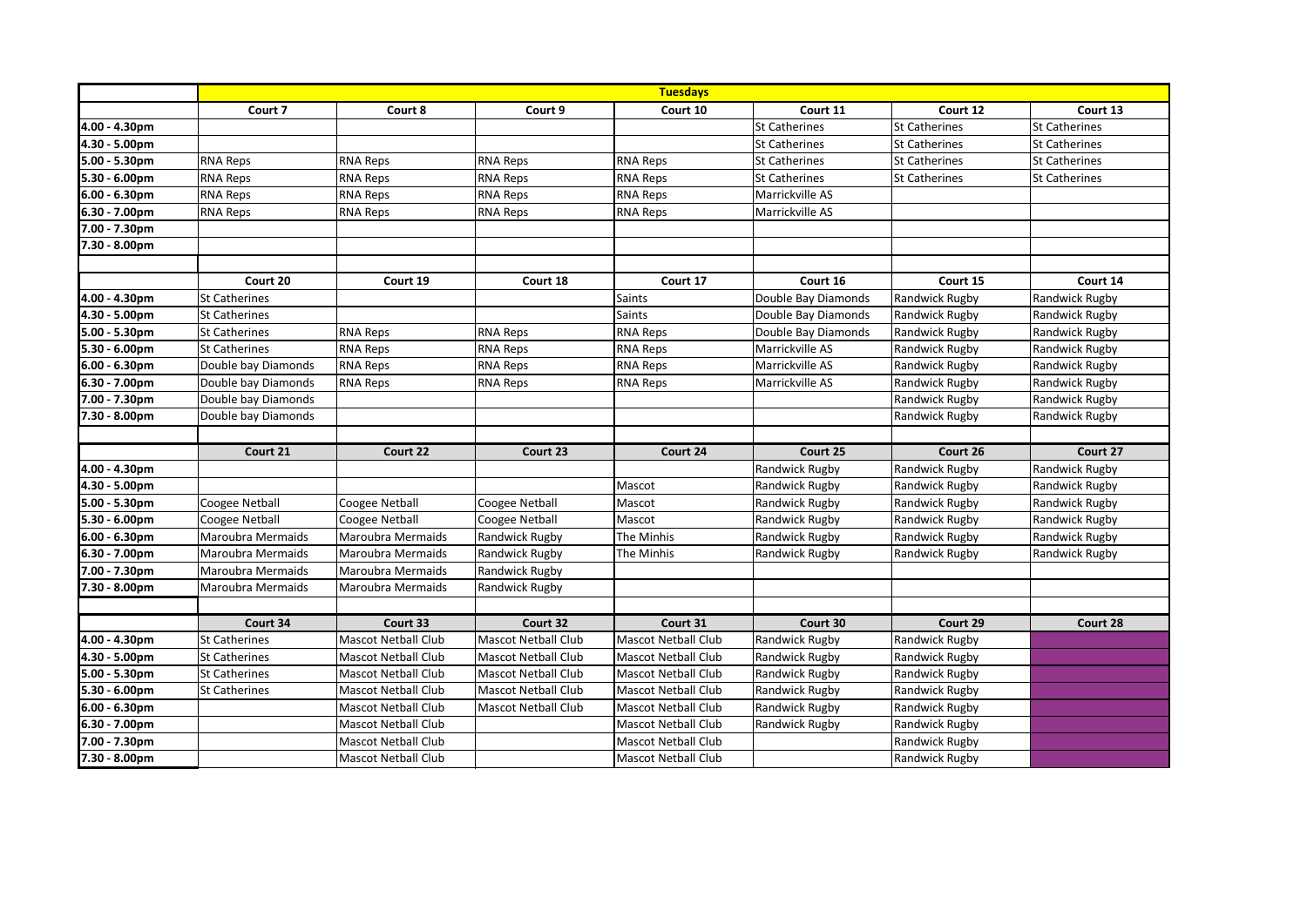|                  | <b>Wednesdays</b>          |                            |                       |                            |                       |                       |                |  |
|------------------|----------------------------|----------------------------|-----------------------|----------------------------|-----------------------|-----------------------|----------------|--|
|                  | Court 7                    | Court 8                    | Court 9               | Court 10                   | Court 11              | Court 12              | Court 13       |  |
| 4.00 - 4.30pm    | Coogee Netball             | Coogee Netball             | Randwick Rugby        | <b>Randwick Rugby</b>      | Marrickville AS       | The Juniors           | The Juniors    |  |
| 4.30 - 5.00pm    | Coogee Netball             | Coogee Netball             | Randwick Rugby        | <b>Randwick Rugby</b>      | Marrickville AS       | The Juniors           | The Juniors    |  |
| 5.00 - 5.30pm    | <b>Coogee Netball</b>      | <b>Coogee Netball</b>      | Coogee Netball        | <b>Saints</b>              | Marrickville AS       | <b>Saints</b>         | The Juniors    |  |
| 5.30 - 6.00pm    | Coogee Netball             | Coogee Netball             | Coogee Netball        | <b>Saints</b>              | Marrickville AS       | <b>Saints</b>         | The Juniors    |  |
| $6.00 - 6.30pm$  | <b>Coogee Netball</b>      | Coogee Netball             | Coogee Netball        | Randwick Rugby             | Marrickville AS       | Marrickville AS       | The Juniors    |  |
| 6.30 - 7.00pm    | Coogee Netball             | Coogee Netball             | <b>Coogee Netball</b> | <b>Randwick Rugby</b>      | Marrickville AS       | Marrickville AS       | The Juniors    |  |
| 7.00 - 7.30pm    |                            |                            |                       | Randwick Rugby             | Marrickville AS       | The Juniors           | The Juniors    |  |
| 7.30 - 8.00pm    |                            |                            |                       | Randwick Rugby             | Marrickville AS       | The Juniors           | The Juniors    |  |
|                  |                            |                            |                       |                            |                       |                       |                |  |
|                  | Court 20                   | Court 19                   | Court 18              | Court 17                   | Court 16              | Court 15              | Court 14       |  |
| 4.00 - 4.30pm    | Ascham                     | Ascham                     | Coogee Dolphins       | Randwick Rugby             | Randwick Rugby        | Marrickville AS       | <b>Saints</b>  |  |
| 4.30 - 5.00pm    | Ascham                     | Ascham                     | Coogee Dolphins       | Randwick Rugby             | Randwick Rugby        | Marrickville AS       | Saints         |  |
| 5.00 - 5.30pm    | Ascham                     | Ascham                     | Coogee Dolphins       | <b>Randwick Rugby</b>      | Randwick Rugby        | Marrickville AS       | The Juniors    |  |
| 5.30 - 6.00pm    | Ascham                     | Ascham                     |                       | Randwick Rugby             | Randwick Rugby        | Marrickville AS       | The Juniors    |  |
| $6.00 - 6.30$ pm | Double bay Diamonds        | Double bay Diamonds        | Maroubra Mermaids     | Randwick Rugby             | Randwick Rugby        |                       | The Juniors    |  |
| 6.30 - 7.00pm    | Double bay Diamonds        | Double bay Diamonds        | Maroubra Mermaids     | Randwick Rugby             | Randwick Rugby        | La Perouse            | The Juniors    |  |
| 7.00 - 7.30pm    | Double bay Diamonds        | Double bay Diamonds        | Maroubra Mermaids     | Randwick Rugby             | Randwick Rugby        | La Perouse            | The Juniors    |  |
| 7.30 - 8.00pm    | Double bay Diamonds        | Double bay Diamonds        | Maroubra Mermaids     | Randwick Rugby             | Randwick Rugby        |                       | The Juniors    |  |
|                  |                            |                            |                       |                            |                       |                       |                |  |
|                  | Court 21                   | Court 22                   | Court 23              | Court 24                   | Court 25              | Court 26              | Court 27       |  |
| 4.00 - 4.30pm    | <b>Mascot Netball Club</b> | <b>Mascot Netball Club</b> | Mascot Netball Club   | <b>Mascot Netball Club</b> | Randwick Rugby        |                       | Randwick Rugby |  |
| 4.30 - 5.00pm    | <b>Mascot Netball Club</b> | <b>Mascot Netball Club</b> | Mascot Netball Club   | <b>Mascot Netball Club</b> | <b>Randwick Rugby</b> | Saints                | Randwick Rugby |  |
| 5.00 - 5.30pm    | <b>Mascot Netball Club</b> | <b>Mascot Netball Club</b> | Mascot Netball Club   | <b>Mascot Netball Club</b> | Randwick Rugby        | Saints                | Randwick Rugby |  |
| 5.30 - 6.00pm    | <b>Mascot Netball Club</b> | <b>Mascot Netball Club</b> | Mascot Netball Club   | <b>Mascot Netball Club</b> | Randwick Rugby        | <b>Saints</b>         | Randwick Rugby |  |
| 6.00 - 6.30pm    | <b>Mascot Netball Club</b> | <b>Mascot Netball Club</b> | Mascot Netball Club   | <b>Mascot Netball Club</b> | Randwick Rugby        | Saints                | Randwick Rugby |  |
| 6.30 - 7.00pm    |                            |                            |                       | <b>Mascot Netball Club</b> | Randwick Rugby        | Saints                | Randwick Rugby |  |
| 7.00 - 7.30pm    |                            |                            |                       |                            | Randwick Rugby        |                       |                |  |
| 7.30 - 8.00pm    |                            |                            |                       |                            | Randwick Rugby        |                       |                |  |
|                  |                            |                            |                       |                            |                       |                       |                |  |
|                  | Court 34                   | Court 33                   | Court 32              | Court 31                   | Court 30              | Court 29              | Court 28       |  |
| 4.00 - 4.30pm    |                            |                            |                       |                            | Marrickville AS       | Randwick Rugby        |                |  |
| 4.30 - 5.00pm    | Coogee Netball             | Coogee Netball             | <b>Coogee Netball</b> | Saints                     | Marrickville AS       | Randwick Rugby        |                |  |
| 5.00 - 5.30pm    | Coogee Netball             | Coogee Netball             | Coogee Netball        | <b>Saints</b>              | Marrickville AS       | Randwick Rugby        |                |  |
| 5.30 - 6.00pm    |                            |                            | Randwick Rugby        |                            | Marrickville AS       | <b>Randwick Rugby</b> |                |  |
| 6.00 - 6.30pm    |                            |                            | Randwick Rugby        | <b>Saints</b>              | <b>Bondi Phoenix</b>  | Randwick Rugby        |                |  |
| 6.30 - 7.00pm    |                            |                            | Randwick Rugby        | <b>Saints</b>              | <b>Bondi Phoenix</b>  | Randwick Rugby        |                |  |
| 7.00 - 7.30pm    |                            |                            |                       |                            | Bondi Phoenix         |                       |                |  |
| 7.30 - 8.00pm    |                            |                            |                       |                            | Bondi Phoenix         |                       |                |  |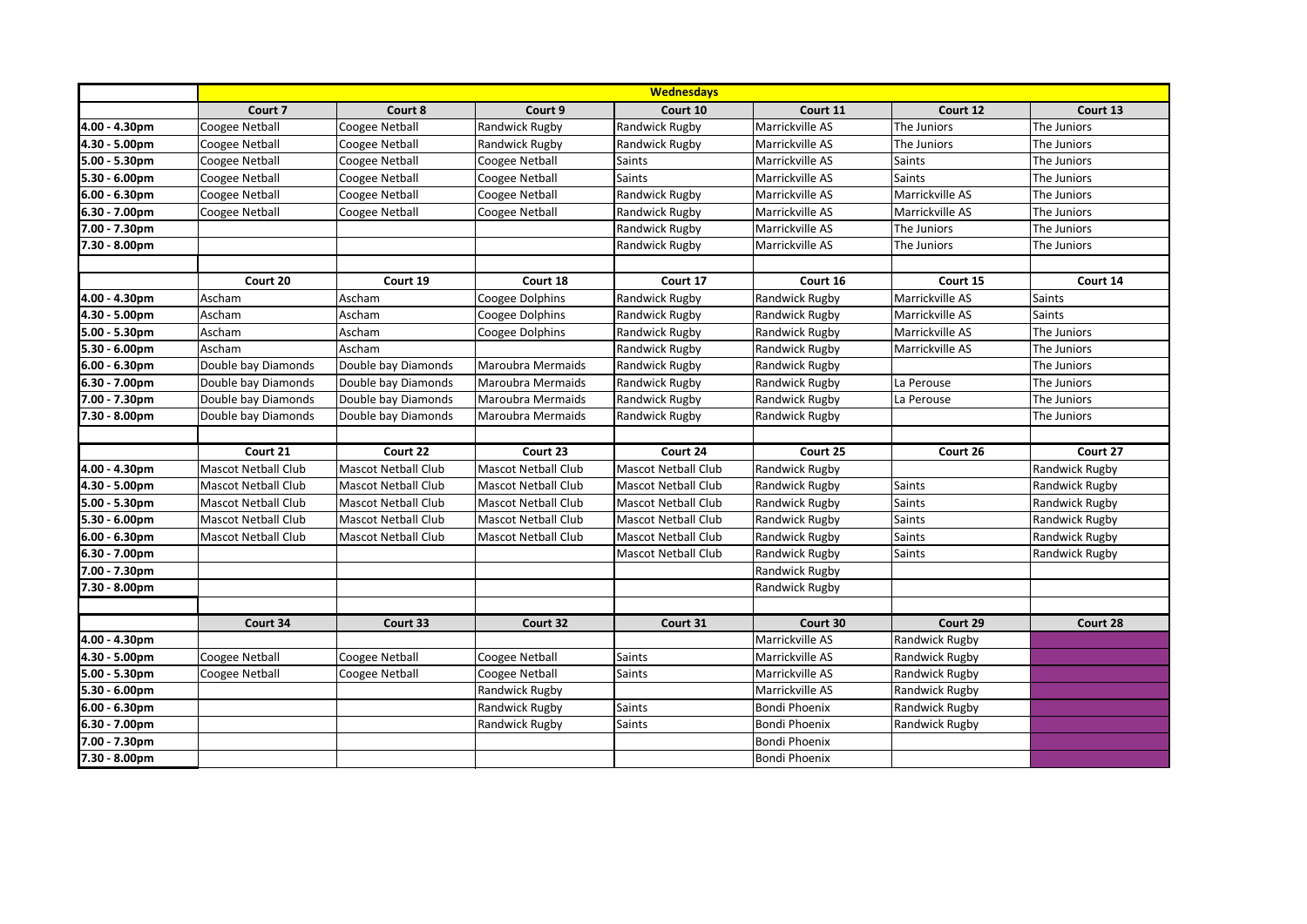|                  | <b>Thursdays</b>           |                            |                            |                      |                       |                       |                 |  |
|------------------|----------------------------|----------------------------|----------------------------|----------------------|-----------------------|-----------------------|-----------------|--|
|                  | Court 7                    | Court 8                    | Court 9                    | Court 10             | Court 11              | Court 12              | Court 13        |  |
| 4.00 - 4.30pm    | <b>Saints</b>              | <b>Saints</b>              | <b>Saints</b>              | <b>Saints</b>        | Marrickville AS       | Coogee Dolphins       | Coogee Dolphins |  |
| 4.30 - 5.00pm    | <b>Saints</b>              | <b>Saints</b>              | <b>Saints</b>              | <b>Saints</b>        | Marrickville AS       | Coogee Dolphins       | Coogee Dolphins |  |
| 5.00 - 5.30pm    | <b>RNA Reps</b>            | <b>RNA Reps</b>            | <b>RNA Reps</b>            | <b>RNA Reps</b>      | Marrickville AS       | Coogee Dolphins       | Coogee Dolphins |  |
| 5.30 - 6.00pm    | <b>RNA Reps</b>            | <b>RNA Reps</b>            | <b>RNA Reps</b>            | <b>RNA Reps</b>      | Marrickville AS       | Coogee Dolphins       | Coogee Dolphins |  |
| $6.00 - 6.30pm$  | <b>RNA Reps</b>            | <b>RNA Reps</b>            | <b>RNA Reps</b>            | <b>RNA Reps</b>      | <b>Saints</b>         | Coogee Dolphins       | Coogee Dolphins |  |
| 6.30 - 7.00pm    | <b>RNA Reps</b>            | <b>RNA Reps</b>            | <b>RNA Reps</b>            | <b>RNA Reps</b>      | Saints                | Coogee Dolphins       | Coogee Dolphins |  |
| 7.00 - 7.30pm    | <b>RNA Reps</b>            | <b>RNA Reps</b>            | <b>RNA Reps</b>            | <b>RNA Reps</b>      |                       | Coogee Dolphins       | Coogee Dolphins |  |
| 7.30 - 8.00pm    |                            |                            |                            |                      |                       | Coogee Dolphins       | Coogee Dolphins |  |
|                  |                            |                            |                            |                      |                       |                       |                 |  |
|                  | Court 20                   | Court 19                   | Court 18                   | Court 17             | Court 16              | Court 15              | Court 14        |  |
| 4.00 - 4.30pm    | <b>Mascot Netball Club</b> | <b>Mascot Netball Club</b> | <b>Mascot Netball Club</b> | Marrickville AS      |                       | <b>Randwick Rugby</b> | Randwick Rugby  |  |
| 4.30 - 5.00pm    | <b>Mascot Netball Club</b> | <b>Mascot Netball Club</b> | Mascot Netball Club        | Marrickville AS      | <b>Saints</b>         | Randwick Rugby        | Randwick Rugby  |  |
| 5.00 - 5.30pm    | <b>Mascot Netball Club</b> | <b>Mascot Netball Club</b> | Mascot Netball Club        | Marrickville AS      | Saints                | Randwick Rugby        | Randwick Rugby  |  |
| 5.30 - 6.00pm    | <b>Mascot Netball Club</b> | <b>Mascot Netball Club</b> |                            | Marrickville AS      | Saints                | Randwick Rugby        | Randwick Rugby  |  |
| $6.00 - 6.30$ pm | <b>Mascot Netball Club</b> |                            |                            | The Minhis           | <b>Saints</b>         | Randwick Rugby        | Randwick Rugby  |  |
| 6.30 - 7.00pm    | <b>Mascot Netball Club</b> |                            |                            | The Minhis           | Randwick Rugby        | Randwick Rugby        | Randwick Rugby  |  |
| 7.00 - 7.30pm    | <b>Mascot Netball Club</b> |                            |                            |                      | Randwick Rugby        | Randwick Rugby        | Randwick Rugby  |  |
| 7.30 - 8.00pm    |                            |                            |                            |                      | Randwick Rugby        | Randwick Rugby        | Randwick Rugby  |  |
|                  |                            |                            |                            |                      |                       |                       |                 |  |
|                  | Court 21                   | Court 22                   | Court 23                   | Court 24             | Court 25              | Court 26              | Court 27        |  |
| 4.00 - 4.30pm    | <b>Mascot Netball Club</b> | <b>Mascot Netball Club</b> | Mascot Netball Club        | <b>Saints</b>        | Randwick Rugby        | Randwick Rugby        | Randwick Rugby  |  |
| 4.30 - 5.00pm    | <b>Mascot Netball Club</b> | <b>Mascot Netball Club</b> | Mascot Netball Club        | <b>Saints</b>        | <b>Randwick Rugby</b> | Randwick Rugby        | Randwick Rugby  |  |
| 5.00 - 5.30pm    | <b>Mascot Netball Club</b> | <b>Mascot Netball Club</b> | Mascot Netball Club        | <b>Saints</b>        | Randwick Rugby        | Randwick Rugby        | Randwick Rugby  |  |
| 5.30 - 6.00pm    | <b>Mascot Netball Club</b> | <b>Mascot Netball Club</b> | <b>Mascot Netball Club</b> | <b>Saints</b>        | Randwick Rugby        | Randwick Rugby        | Randwick Rugby  |  |
| 6.00 - 6.30pm    | <b>Mascot Netball Club</b> | <b>Mascot Netball Club</b> | Mascot Netball Club        | Coogee Netball       | Randwick Rugby        | Randwick Rugby        | Randwick Rugby  |  |
| 6.30 - 7.00pm    | <b>Mascot Netball Club</b> | <b>Mascot Netball Club</b> | <b>Mascot Netball Club</b> | Coogee Netball       | Randwick Rugby        | Randwick Rugby        | Randwick Rugby  |  |
| 7.00 - 7.30pm    | <b>Mascot Netball Club</b> |                            | <b>Mascot Netball Club</b> |                      |                       |                       |                 |  |
| 7.30 - 8.00pm    |                            |                            |                            |                      |                       |                       |                 |  |
|                  |                            |                            |                            |                      |                       |                       |                 |  |
|                  | Court 34                   | Court 33                   | Court 32                   | Court 31             | Court 30              | Court 29              | Court 28        |  |
| 4.00 - 4.30pm    | Randwick Rugby             | <b>St Catherines</b>       | <b>St Catherines</b>       | <b>St Catherines</b> | <b>St Catherines</b>  | <b>St Catherines</b>  |                 |  |
| 4.30 - 5.00pm    | Randwick Rugby             | <b>St Catherines</b>       | St Catherines              | <b>St Catherines</b> | <b>St Catherines</b>  | <b>St Catherines</b>  |                 |  |
| 5.00 - 5.30pm    | Double bay Diamonds        | St Catherines              | Coogee Netball             | <b>St Catherines</b> | <b>St Catherines</b>  | <b>St Catherines</b>  |                 |  |
| 5.30 - 6.00pm    | Double bay Diamonds        | <b>St Catherines</b>       | Coogee Netball             | <b>St Catherines</b> | <b>St Catherines</b>  | <b>St Catherines</b>  |                 |  |
| 6.00 - 6.30pm    | Double bay Diamonds        | Randwick Rugby             | Coogee Netball             | <b>Saints</b>        | Saints                | <b>Saints</b>         |                 |  |
| 6.30 - 7.00pm    | Double bay Diamonds        | Randwick Rugby             |                            | <b>Saints</b>        | Saints                | <b>Saints</b>         |                 |  |
| 7.00 - 7.30pm    | Double bay Diamonds        |                            |                            |                      |                       |                       |                 |  |
| 7.30 - 8.00pm    | Double bay Diamonds        |                            |                            |                      |                       |                       |                 |  |